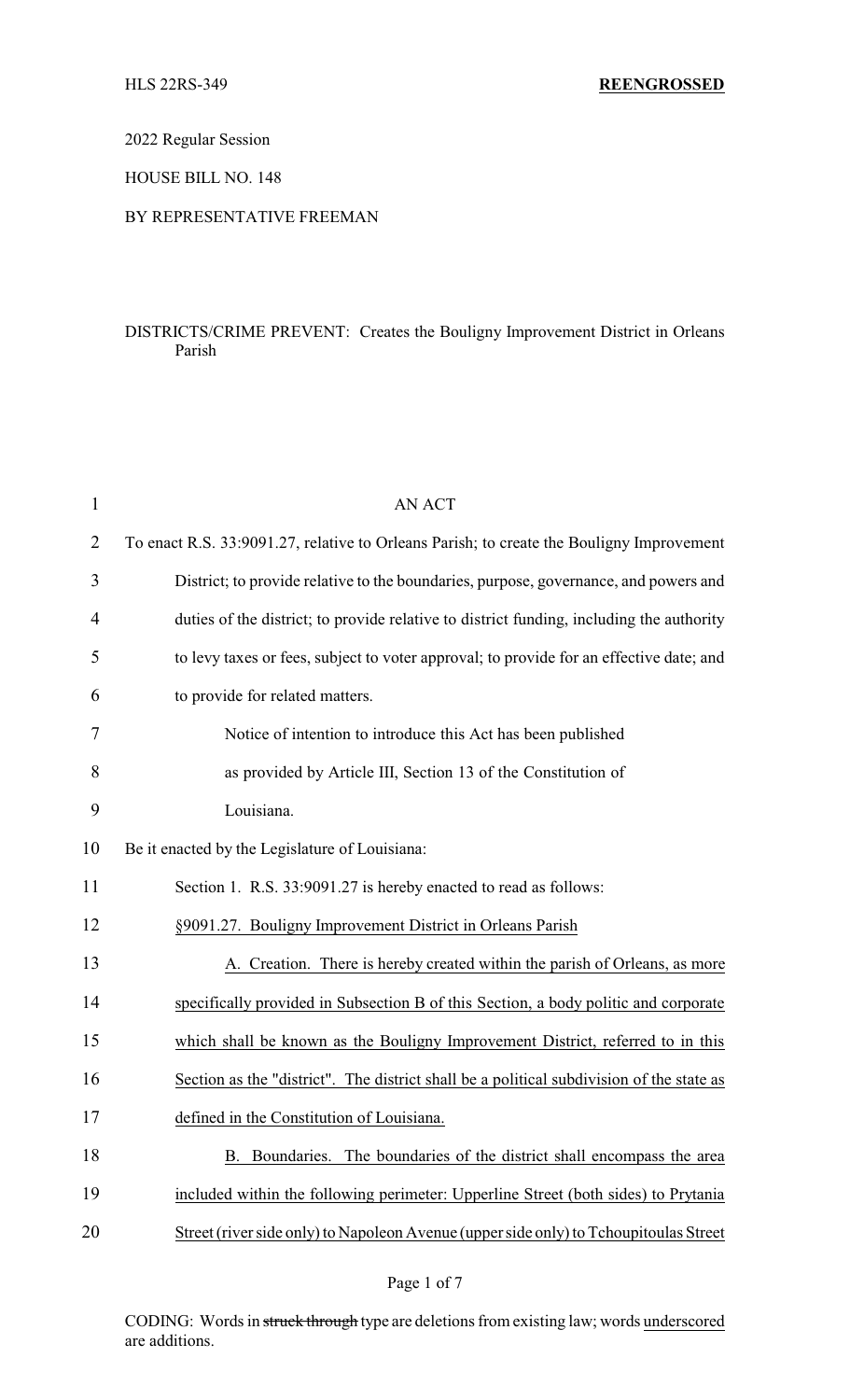| $\mathbf{1}$   | (both sides) and back to Upperline Street. All municipal numbers on Prytania Street       |  |  |  |
|----------------|-------------------------------------------------------------------------------------------|--|--|--|
| $\overline{2}$ | and Napoleon Avenue are excluded from this district.                                      |  |  |  |
| 3              | C. Purpose. The district is established for the primary object and purpose of             |  |  |  |
| 4              | promoting and encouraging security in the area included within the district.              |  |  |  |
| 5              | D. Governance. (1) In order to provide for the orderly development of the                 |  |  |  |
| 6              | district and effectuation of the services to be furnished by the district and to provide  |  |  |  |
| 7              | for the representation in the affairs of the district of those persons and interests      |  |  |  |
| 8              | immediately concerned with and affected by security in the area, the district shall be    |  |  |  |
| 9              | managed by a seven-member board of commissioners, referred to in this Section as          |  |  |  |
| 10             | the "board". The board shall be composed as follows:                                      |  |  |  |
| 11             | (a) The president of the Bouligny Improvement Association or its successor,               |  |  |  |
| 12             | referred to in this Section as the "association".                                         |  |  |  |
| 13             | (b) The board of directors of the association shall appoint two members.                  |  |  |  |
| 14             | The mayor of the city of New Orleans shall appoint one member from a<br>(c)               |  |  |  |
| 15             | list of nominations submitted by the association.                                         |  |  |  |
| 16             | The member of the Louisiana House of Representatives whose district<br>(d)                |  |  |  |
| 17             | encompasses all or the greater portion of the area of the district shall appoint one      |  |  |  |
| 18             | member from a list of nominations submitted by the association.                           |  |  |  |
| 19             | The member of the Louisiana Senate whose district encompasses all or<br>(e)               |  |  |  |
| 20             | the greater portion of the area of the district shall appoint one member from a list of   |  |  |  |
| 21             | nominations submitted by the association.                                                 |  |  |  |
| 22             | The member of the governing authority of the city of New Orleans whose<br>(f)             |  |  |  |
| 23             | council district encompasses all or the greater portion of the area of the district shall |  |  |  |
| 24             | appoint one member from a list of nominations submitted by the association.               |  |  |  |
| 25             | All members of the board shall be residents of the district.                              |  |  |  |
| 26             | $(3)(a)$ Board members serving pursuant to Subparagraphs $(1)(b)$ through $(f)$           |  |  |  |
| 27             | of this Subsection shall serve four-year terms after initial terms as provided in this    |  |  |  |
| 28             | Subparagraph. Two members shall serve an initial term of four years; two shall            |  |  |  |
| 29             | serve an initial term of three years; one shall serve an initial term of two years; and   |  |  |  |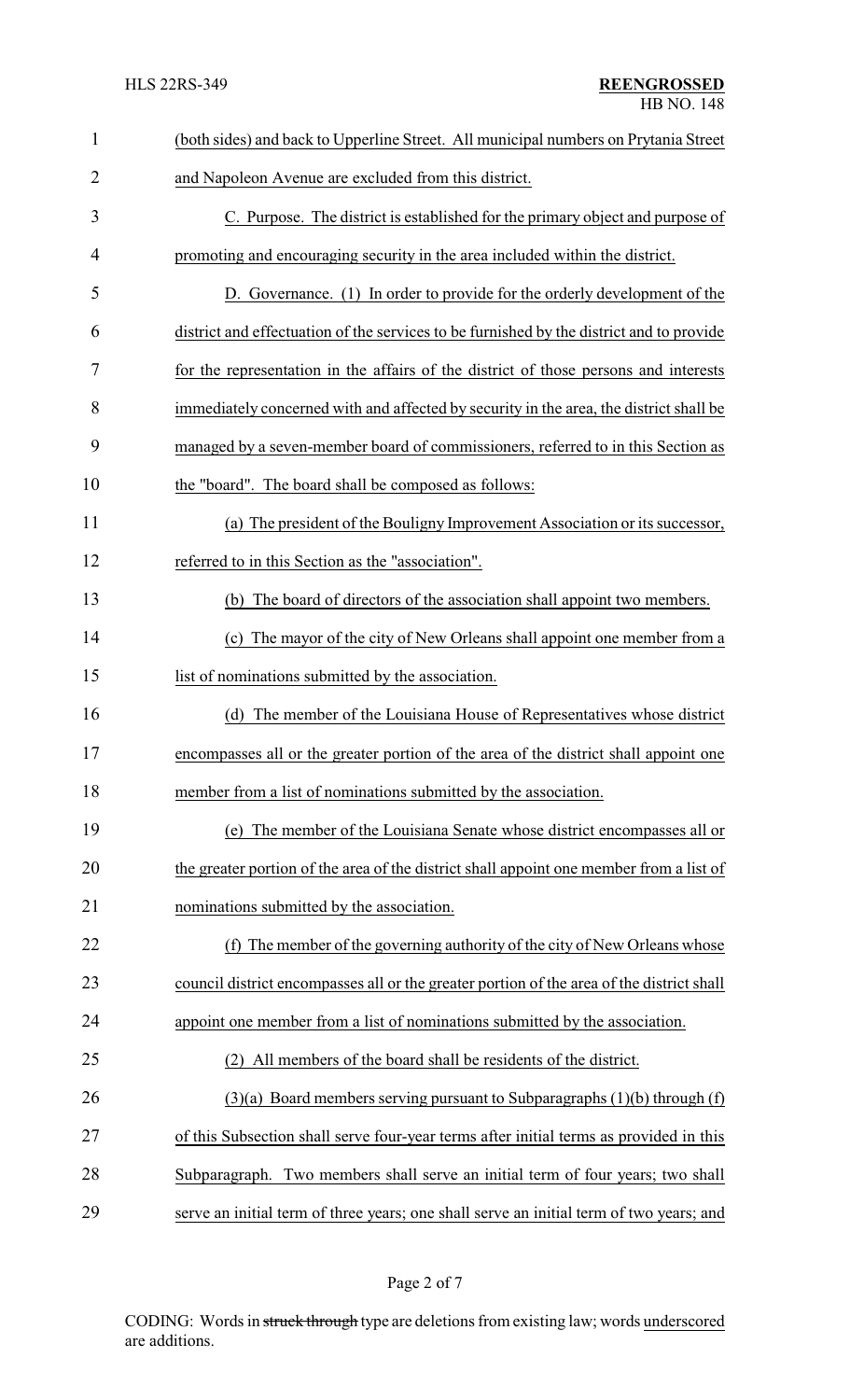| $\mathbf{1}$   | one shall serve an initial term of one year, as determined by lot at the first meeting  |  |  |
|----------------|-----------------------------------------------------------------------------------------|--|--|
| $\overline{2}$ | of the board.                                                                           |  |  |
| 3              | (b) The member serving pursuant to Subparagraph $(1)(a)$ of this Subsection             |  |  |
| 4              | shall serve during his term of office as president of the association.                  |  |  |
| 5              | (c) Any vacancy which occurs prior to the expiration of the term for which              |  |  |
| 6              | a member of the board has been appointed shall be filled for the remainder of the       |  |  |
| 7              | unexpired term in the same manner as the original appointment.                          |  |  |
| 8              | (4) The board shall elect from its members a president, a vice president, a             |  |  |
| 9              | secretary-treasurer, and such other officers as it may deem necessary. The duties of    |  |  |
| 10             | the officers shall be fixed by the bylaws adopted by the board.                         |  |  |
| 11             | (5) The minute books and archives of the district shall be maintained by the            |  |  |
| 12             | secretary of the board. The monies, funds, and accounts of the district shall be in the |  |  |
| 13             | official custody of the board.                                                          |  |  |
| 14             | The board shall adopt such rules and regulations as it deems necessary<br>(6)           |  |  |
| 15             | or advisable for conducting its business affairs. It shall hold regular meetings as     |  |  |
| 16             | shall be provided for in the bylaws and may hold special meetings at such times and     |  |  |
| 17             | places within the district as may be prescribed in the bylaws.                          |  |  |
| 18             | (7) A majority of the members of the board shall constitute a quorum for the            |  |  |
| 19             | transaction of business. The board shall keep minutes of all meetings and shall make    |  |  |
| 20             | them available through the secretary of the board to residents of the district.         |  |  |
| 21             | (8) The members of the board shall serve without compensation but may be                |  |  |
| 22             | reimbursed for out-of-pocket expenses.                                                  |  |  |
| 23             | Powers and duties.<br>The district, acting through its board of<br>Е.                   |  |  |
| 24             | commissioners, shall have the following powers and duties:                              |  |  |
| 25             | To sue and be sued.<br>(1)                                                              |  |  |
| 26             | To adopt, use, and alter at will a corporate seal.                                      |  |  |
| 27             | (3) To receive and expend funds collected pursuant to Subsection G of this              |  |  |
| 28             | Section and in accordance with a budget adopted as provided by Subsection H of this     |  |  |
| 29             | Section.                                                                                |  |  |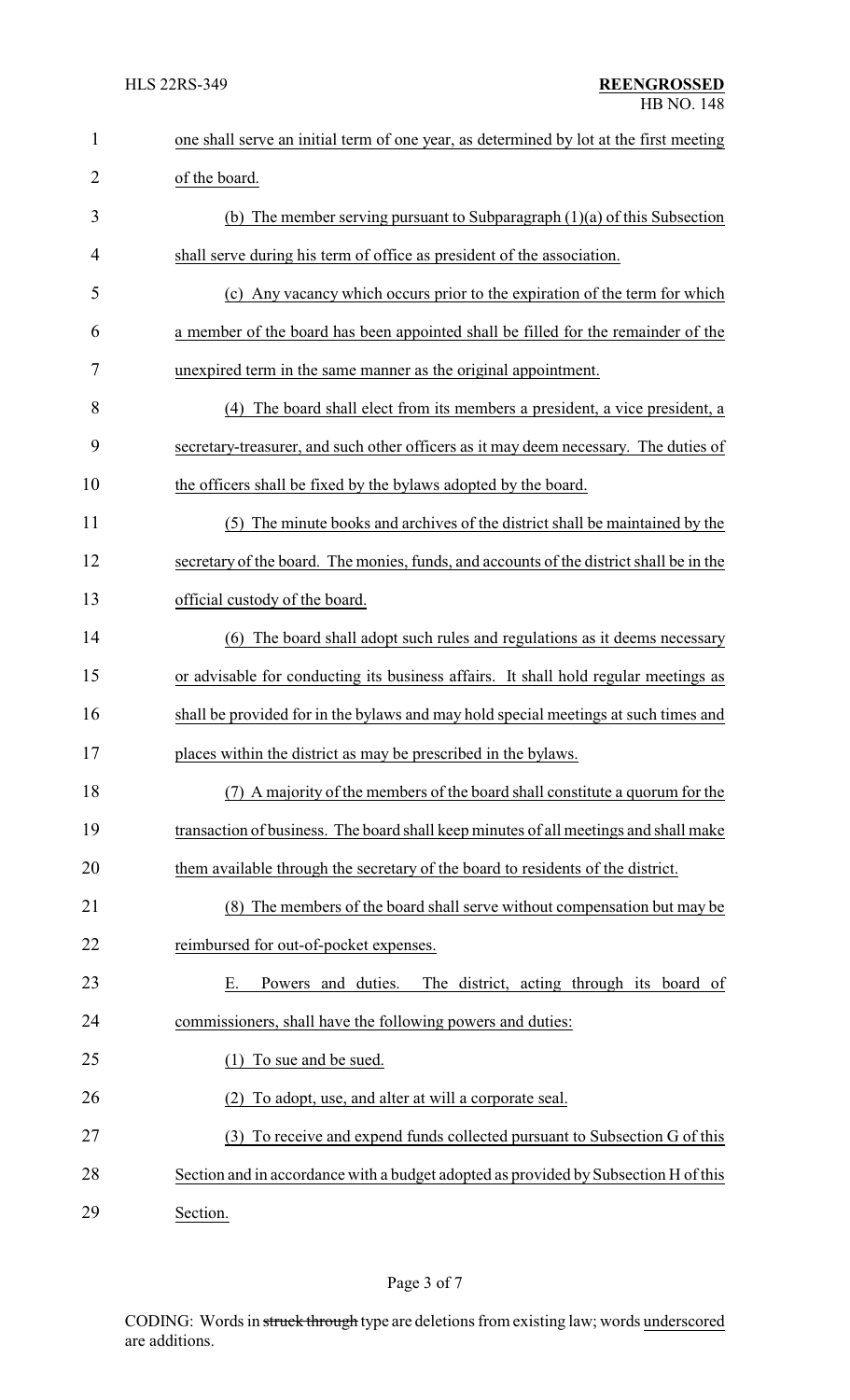| $\mathbf{1}$   | (4) To enter into contracts with individuals or entities private or public for          |  |  |
|----------------|-----------------------------------------------------------------------------------------|--|--|
| $\overline{2}$ | the provision of security patrols in the district. The district, through the board, may |  |  |
| 3              | contract with the New Orleans Police Department or with a private security company      |  |  |
| 4              | for the provision of security patrols in the district.                                  |  |  |
| 5              | (5) To purchase items or supplies which the board deems instrumental in                 |  |  |
| 6              | achieving the purpose of the district.                                                  |  |  |
| 7              | (6) To perform or have performed any other function or activity necessary               |  |  |
| 8              | for the achievement of the purpose of the district.                                     |  |  |
| 9              | To acquire, lease, insure, and sell immovable property within its<br>(7)                |  |  |
| 10             | boundaries in accordance with district plans.                                           |  |  |
| 11             | F. Plan. (1) The board shall prepare or cause to be prepared a plan or plans,           |  |  |
| 12             | such plan or plans, referred to collectively in this Section as the "plan", specifying  |  |  |
| 13             | the public improvements, facilities, and services proposed to be furnished,             |  |  |
| 14             | constructed, or acquired for the district. The board shall conduct such hearings,       |  |  |
| 15             | publish such notice with respect thereto, and disseminate such information as it, in    |  |  |
| 16             | the exercise of its sound discretion, may deem to be appropriate or advisable and in    |  |  |
| 17             | the public interest.                                                                    |  |  |
| 18             | (2) Any plan shall include:                                                             |  |  |
| 19             | (a) An estimate of the annual and aggregate cost of acquiring, constructing,            |  |  |
| 20             | or providing the services, improvements, or facilities set forth therein.               |  |  |
| 21             | An estimate of the aggregate number of mills or fees required to be<br>(b)              |  |  |
| 22             | levied in each year on the taxable immovable property within the district in order to   |  |  |
| 23             | provide the funds required for the implementation or effectuation of the plan for       |  |  |
| 24             | furnishing the services specified and for capital improvements, or both.                |  |  |
| 25             | G. Taxing authority. $(1)(a)$ The governing authority of the city of New                |  |  |
| 26             | Orleans may levy and collect, as authorized by the district and as specifically         |  |  |
| 27             | provided for in this Section, for a term not to exceed eight years, in the same manner  |  |  |
| 28             | and at the same time as all other ad valorem taxes on property subject to taxation by   |  |  |
| 29             | the city are levied and collected, a special ad valorem tax not to exceed twenty mills  |  |  |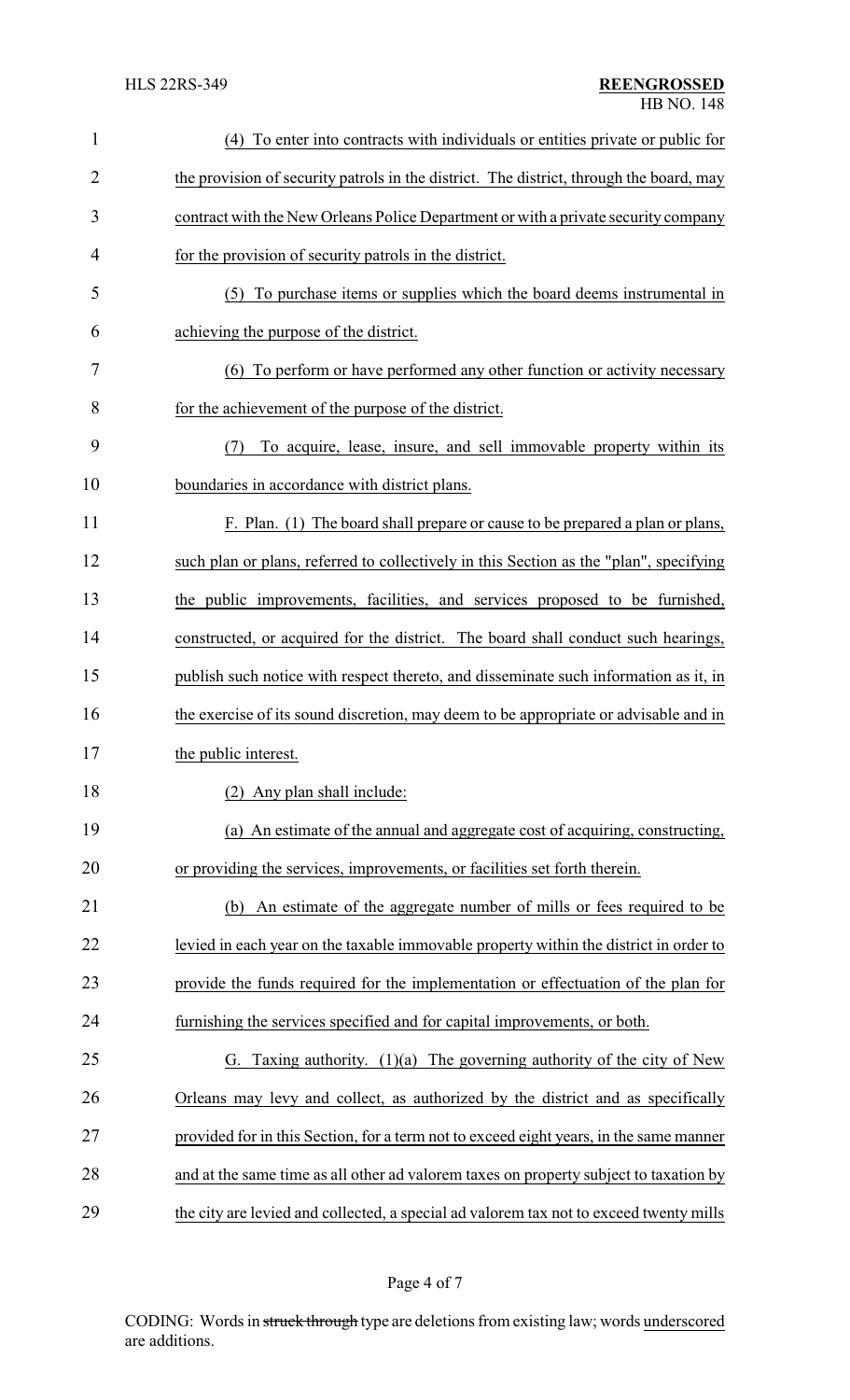| $\mathbf{1}$   | or fees upon all taxable immovable property situated within the boundaries of the             |
|----------------|-----------------------------------------------------------------------------------------------|
| $\overline{2}$ | district. A tax or fee authorized by this Subsection shall be levied and collected only       |
| 3              | after the question of its imposition has been submitted to and approved by a majority         |
| 4              | of the registered voters of the district voting on the question at a regularly scheduled      |
| 5              | election to be conducted in accordance with provisions of the Louisiana Election              |
| 6              | Code. The amount of the tax or fee shall be as requested by duly adopted resolution           |
| 7              | of the board.                                                                                 |
| 8              | (b) The tax or fee may be renewed subject to the provisions of Subparagraph                   |
| 9              | (a) of this Paragraph.                                                                        |
| 10             | (2) No fee shall be imposed upon any parcel whose owner qualifies for and                     |
| 11             | receives the special assessment level provided by Article VII, Section $18(G)(1)$ of          |
| 12             | the Constitution of Louisiana.                                                                |
| 13             | (3) The proceeds of a tax or fee shall be used solely and exclusively for the                 |
| 14             | purpose and benefit of the district; however, the city may retain one percent of the          |
| 15             | amount collected as a collection fee. The city of New Orleans shall remit to the              |
| 16             | district all amounts collected not more than sixty days after collection.                     |
| 17             | H. Budget. (1) The board of commissioners shall adopt an annual budget                        |
| 18             | in accordance with the Local Government Budget Act, R.S. 39:1301 et seq.                      |
| 19             | The district shall be subject to audit by the legislative auditor pursuant<br>(2)             |
| 20             | to R.S. 24:513.                                                                               |
| 21             | Miscellaneous. It is the purpose and intent of this Section that any                          |
| 22             | additional security patrols, public or private, provided by the district shall be             |
| 23             | supplemental to and not in lieu of personnel and services provided in the district by         |
| 24             | the New Orleans Police Department.                                                            |
| 25             | Section 2. This Act shall become effective upon signature by the governor or, if not          |
| 26             | signed by the governor, upon expiration of the time for bills to become law without signature |
| 27             | by the governor, as provided by Article III, Section 18 of the Constitution of Louisiana. If  |
| 28             | vetoed by the governor and subsequently approved by the legislature, this Act shall become    |
| 29             | effective on the day following such approval.                                                 |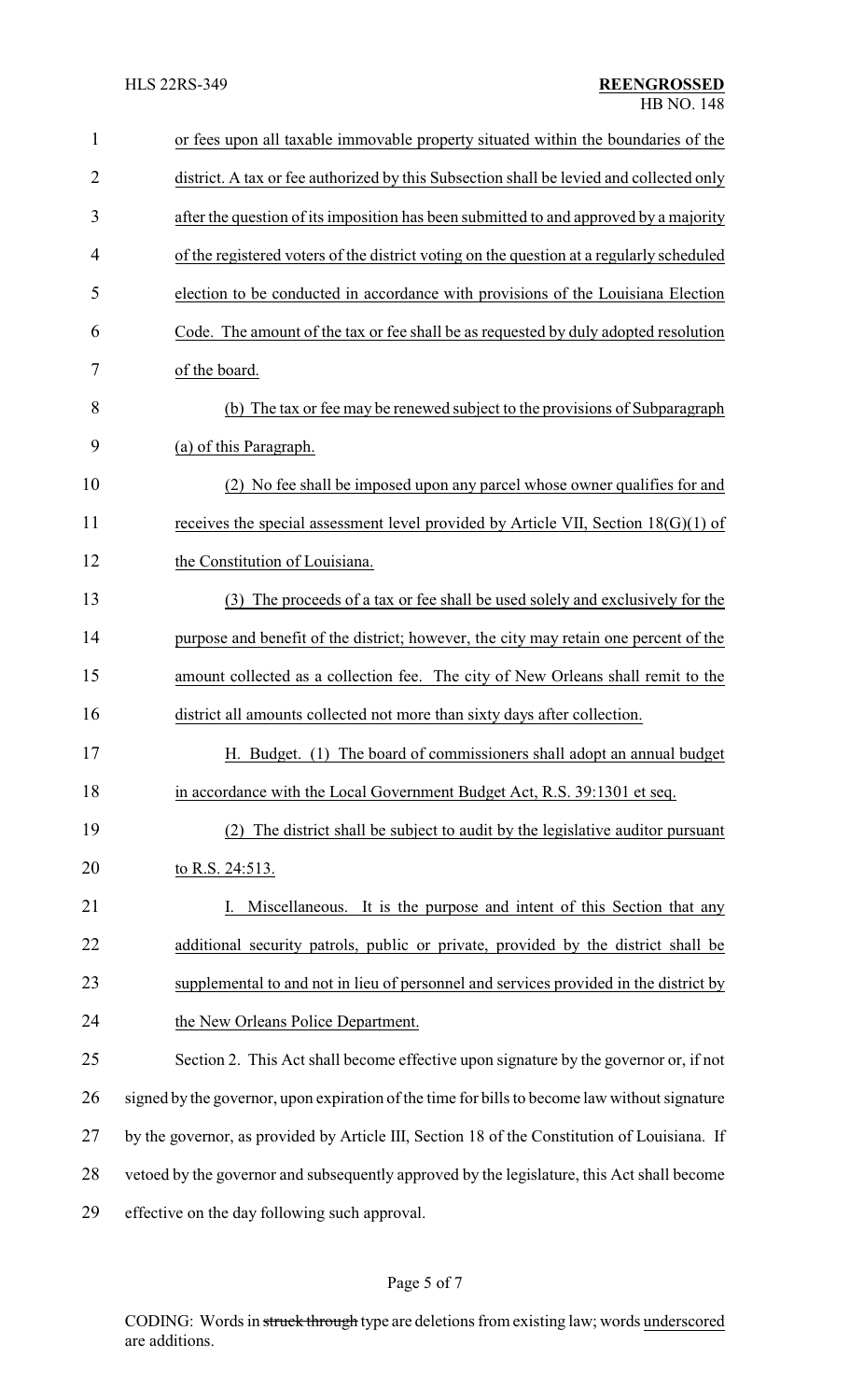## DIGEST

The digest printed below was prepared by House Legislative Services. It constitutes no part of the legislative instrument. The keyword, one-liner, abstract, and digest do not constitute part of the law or proof or indicia of legislative intent. [R.S. 1:13(B) and 24:177(E)]

| HB 148 Reengrossed | 2022 Regular Session | Freeman |
|--------------------|----------------------|---------|
|--------------------|----------------------|---------|

**Abstract:** Creates the Bouligny Improvement District in Orleans Parish. Provides for the district's boundaries, purpose, governance, and funding, including the authority to levy taxes or fees.

Proposed law creates the Bouligny Improvement District in Orleans Parish as a political subdivision of the state for the purpose of promoting and encouraging security in the area included within the district. Provides for district boundaries. Provides that the district shall be governed by a board of commissioners composed as follows:

- (1) The president of the Bouligny Improvement Assoc. (association).
- (2) Two members appointed by the board of directors of the association.
- (3) One member appointed by the mayor of the city of New Orleans from a list of nominations submitted by the association.
- (4) One member appointed by the member of the La. House of Representatives whose district encompasses all or the greater portion of the area of the district from a list of nominations submitted by the association.
- (5) One member appointed by the member of the La. Senate whose district encompasses all or the greater portion of the area of the district from a list of nominations submitted by the association.
- (6) One member appointed by the member of the governing authority of the city of New Orleans whose council district encompasses all or the greater portion of the area of the district from a list of nominations submitted by the association.

Requires board members to be residents and qualified voters of the district.

Proposed law provides for the district's powers and duties including the following:

- (1) To sue and be sued.
- (2) To adopt, use, and alter at will a corporate seal.
- (3) To receive and expend funds from authorized taxes or fees in accordance with an adopted budget.
- (4) To enter into contracts with individuals or entities, private or public for the provision of security patrols in the district.
- (5) To purchase items or supplies which the board deems instrumental in achieving the purpose of the district.
- (6) To acquire, lease, insure, and sell real property within its boundaries in accordance with district plans.

Page 6 of 7